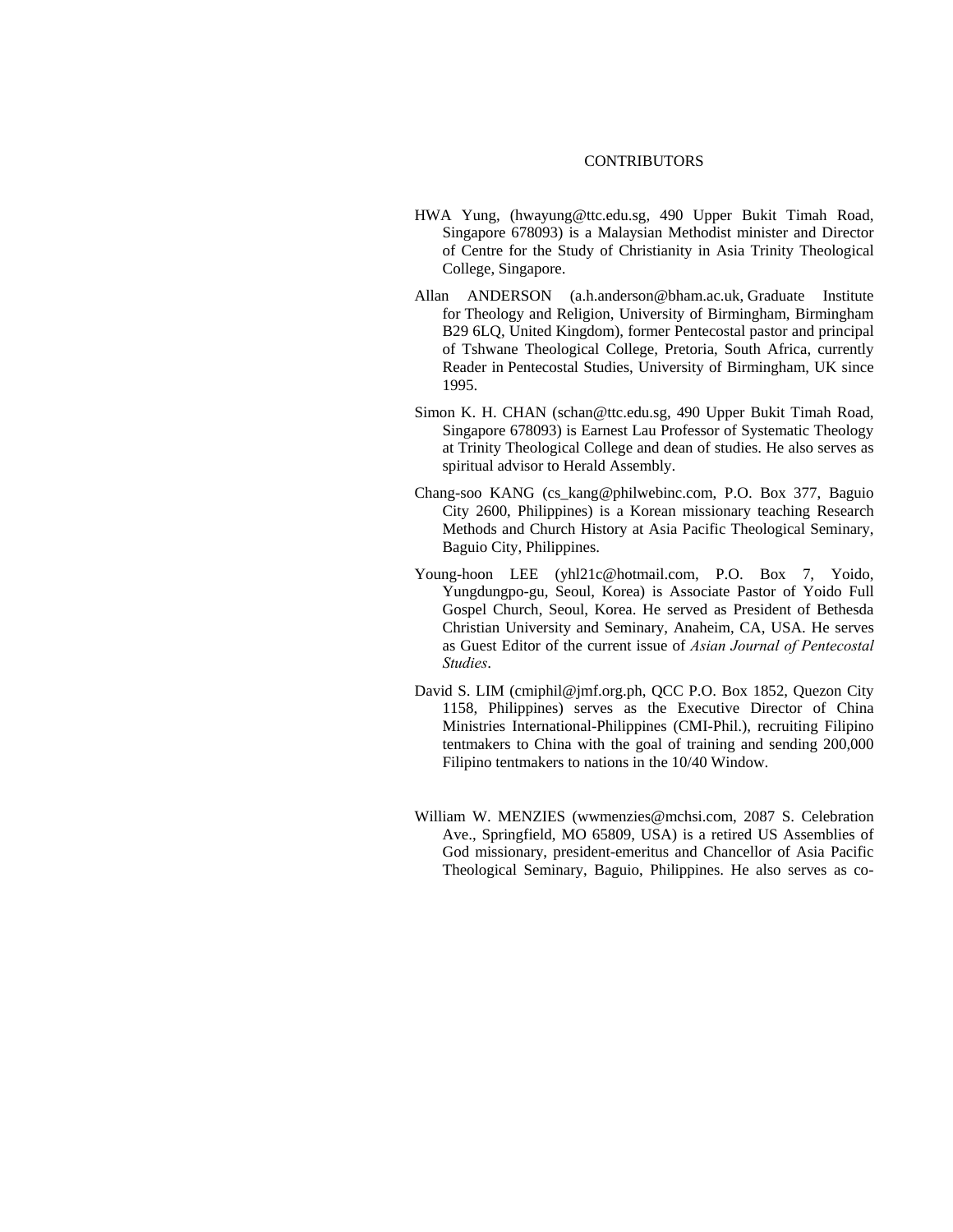## 182 *Asian Journal of Pentecostal Studies* 7:1 (2004)

ditor of *Asian Journal of Pentecostal Studies*.

Julie C. MA [\(juliema@mozcom.com,](mailto:juliema@mozcom.com) P.O. Box 377, Baguio City 2600, Philippines) is a Korean missionary teaching Intercultural Studies at Asia Pacific Theological Seminary, Baguio City 2600, Philippines. She edits *Journal of Asian Mission*.